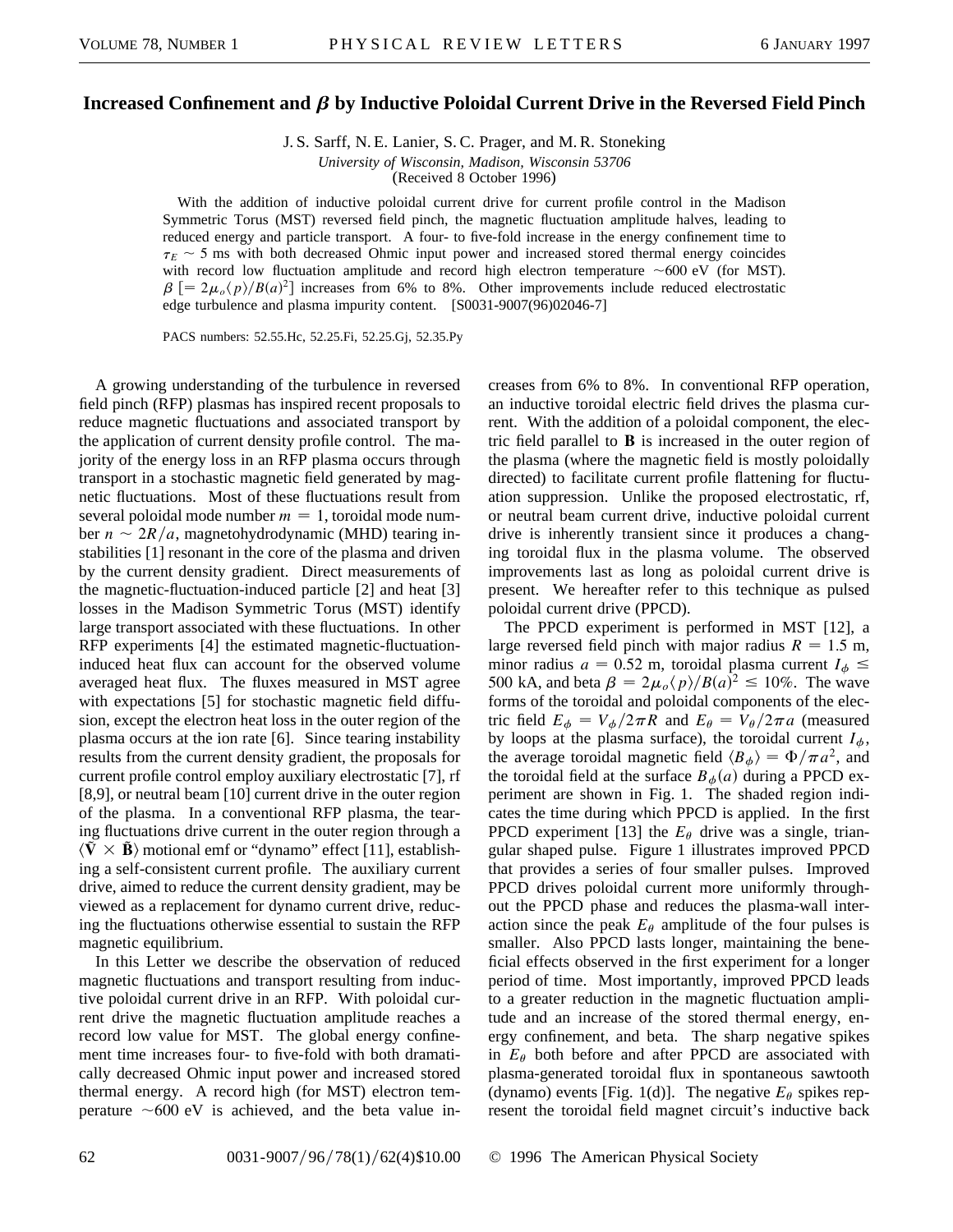

FIG. 1. Wave forms of the (a) surface toroidal electric field, (b) surface poloidal electric field, (c) toroidal plasma current, and (d) average and surface toroidal magnetic field.

reaction to dynamo flux generation within the plasma volume, and they oppose the dynamo-driven emf [14]. In contrast, PPCD is a controlled increase in the poloidal current through application of positive  $E_{\theta}$ .

A new result of improved PPCD is the reduction of the magnetic fluctuation amplitude to a record low value. The spatial root-mean-square magnetic field fluctuation  $\tilde{b}_{\text{rms}}$ measured in an improved PPCD discharge by a 32-station toroidal array of pickup coils on the plasma surface is shown in Fig. 2(a), normalized to the equilibrium field strength  $B(a)$ . The dominant wavelengths that compose this fluctuation are  $m = 1$ ,  $n = 6{\text -}10$  modes, although the  $m = 1$ ,  $n = 6$  mode alone accounts for most of the fluctuation during PPCD. Before PPCD is applied, the fluctuation amplitude cycles with the sawtooth oscillation at a cycle-averaged amplitude of  $\tilde{b}_{\rm rms}/B(a) \approx 1.5\%$  typical of conventional RFP plasmas. PPCD suppresses sawtoothing, and the fluctuation amplitude first grows slowly and then decreases. Large sawteeth are suppressed in virtually all PPCD discharges, but the fluctuation amplitude in the first PPCD experiment [13] was held at the "between sawtooth crash" value. With improved PPCD the fluctuation in some discharges (like that of Fig. 2) is reduced *below* the sawtooth cycle minimum value to a record low value  $\tilde{b}_{\rm rms}/B(a) \approx 0.8\%$ . During these periods of very low fluctuation the improvements in the plasma are most dramatic. The parallel electric field  $E_{\parallel} = \mathbf{E} \cdot \mathbf{B}/B \approx E_{\theta}$  measured at the plasma surface is shown in Fig. 2(c) to emphasize the relationship of reduced magnetic fluctuation and poloidal current drive. While poloidal current is driven by PPCD, the fluctuation amplitude is small. Although large sawteeth are suppressed by PPCD, a new type of smaller sawtooth phenomenon [15] occurs during and immediately following PPCD. In Fig. 2(c) the presence of these smaller

sawteeth is evidenced through the negative  $E_{\parallel}$  spike at  $t \approx 16$  ms during PPCD and by the series of negative spikes that immediately follow PPCD. The transition of the fluctuation to its low value coincides with a small sawtooth in this and many improved PPCD plasmas. This is probably related to an abrupt but modest current profile adjustment associated with the small sawtooth crash, but the current drive provided by an improved PPCD appears necessary as well. Periods of very low fluctuation are not observed when duplicating the original single pulse  $E_{\theta}$ programming. The details of the current penetration into the plasma (and therefore the current profile modification) depend on the time variation of the applied surface electric field. Improved PPCD resulted from ongoing attempts to optimize the inductive electric field programming.

In addition to the magnetic field, many quantities show reduced fluctuations during PPCD. For example, the voltage  $\varphi_{\text{float}}$  in Fig. 2(b) from a floating Langmuir probe located at the edge of the plasma shows a reduction in fluctuations similar to that in Fig. 2(a). [Note that Fig. 2(a) is a processed rms amplitude and Fig. 2(b) is a "raw" measurement.] Electrostatic fluctuations have been identified as the most likely cause of particle transport in the edge of MST [16] and other RFP experiments. A possible connection between the reduction of magnetic fluctuations in the core and electrostatic fluctuations in the edge is an exciting prospect. Current profile control may have a more general consequence than the targeted reduction of global magnetic fluctuations.

The global energy confinement time  $\tau_E$  increases up to five-fold during PPCD with both increased stored thermal energy and decreased Ohmic input power  $P_{Ohmic}$ . The shot-averaged [17] line density  $\overline{n}_e$ , central electron pressure  $n_{eo}kT_{eo}$ ,  $P_{Ohmic}$ , mean-squared magnetic fluctuation  $\tilde{b}^2$ , and  $H_\alpha$  radiation for 100 PPCD plasmas with



FIG. 2. The (a) spatial root-mean-square magnetic fluctuation, (b) edge floating Langmuir probe voltage, and (c) parallel electric field measured at the plasma surface during improved PPCD.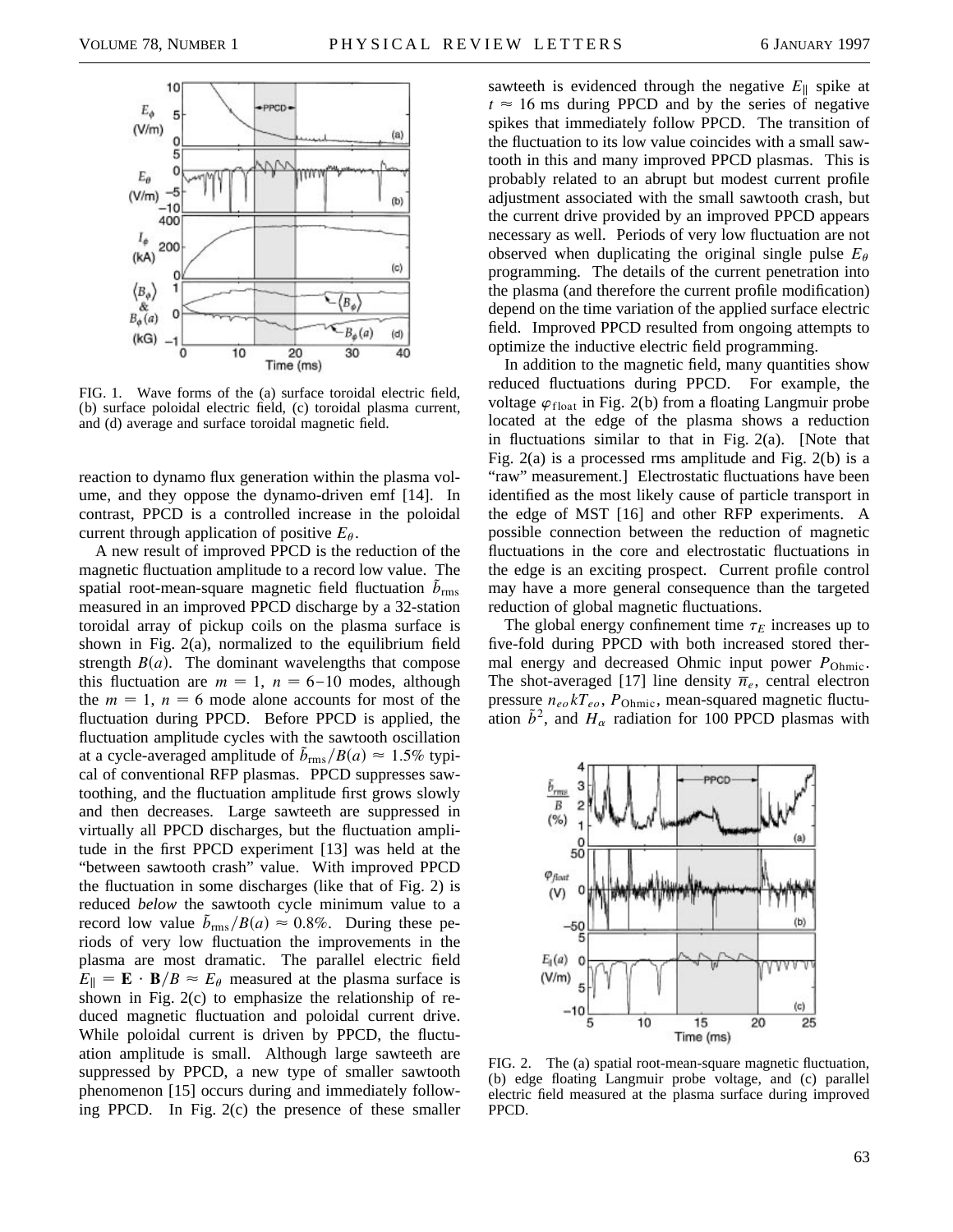$I_{\phi}$  = 340 kA are shown in Fig. 3. The shot averages of the same quantities for 60 conventional RFP plasmas are overlaid for comparison. For purposes of comparison, the gas fueling was adjusted for matched density evolution. The central electron pressure is measured with a single point (time and space) Thomson scattering diagnostic, varied in time shot by shot. In estimating  $\tau_E$  and  $\beta$ , the  $n(T_e + T_i)$  radial profile is assumed to behave as  $1 - (r/a)^2$ . (An 11-chord interferometer indicates the density profile is centrally peaked, but the temperature profiles are not measured.) The ion temperature measured by charge exchange is  $T_i^{cx} \approx 0.5T_{eo}$ in conventional discharges at this density but remains roughly constant while  $T_{eo}$  increases by as much as  $70\%$ compared with conventional RFP plasmas. The Ohmic input power is derived from the measured total input power (Poynting flux) at the plasma surface by subtracting the rate of change of stored magnetic energy using equilibrium modeling (described in the next paragraph). The calculation includes input power from both  $E_{\phi}$  and  $E_{\theta}$ . The PPCD plasmas in this ensemble, chosen only for the same density, have increased  $\tau_E$  from 1 to  $\sim$ 4 ms and increased  $\beta$  from 6% to  $\sim$ 7% compared with conventional RFP plasmas at a time near the end of PPCD  $(t \approx 17 \text{ ms})$ . [The poloidal beta  $\beta_\theta = 2\mu_o \langle p \rangle / B_\theta(a)^2$ increases from 6% to  $\sim$ 8%.] A smaller ensemble of 25 plasmas which exhibit the exceptionally low magnetic fluctuation level features illustrated in Fig. 2(a) have  $\tau_E \approx 5$  ms and  $\beta \approx 8\%$  ( $\beta_\theta \approx 9\%$ ). Table I summarizes improved PPCD confinement (coincident with the lowest magnetic fluctuation) in 340 kA plasmas. An MST record  $T_{eo} = 615$  eV was measured for similar improved



FIG. 3. Shot-averaged wave forms of (a) the central chord line density, (b) central electron pressure from Thomson scattering, (c) Ohmic input power, (d) mean-squared fluctuation amplitude, and (e)  $H_{\alpha}$  radiation. The unbroken lines are for PPCD plasmas, and the broken lines are for conventional RFP plasmas.

PPCD plasmas with higher current  $I_{\phi} = 440$  kA with  $\overline{n} \sim 1 \times 10^{19}$  m<sup>-3</sup>, although with smaller  $\beta \approx 7\%$  but similar  $\tau_F \approx 5$  ms.

Although the increase in stored thermal energy is substantial, most of the increase in  $\tau_E$  results from decreased transport, indicated by decreased *P*Ohmic. Since PPCD is transient, accurate time-dependent equilibrium modeling is required to derive

$$
P_{\text{Ohmic}} = I_{\phi} V_{\phi} + I_{\theta} V_{\theta} - \frac{\partial}{\partial t} \int B^2 dV / 2\mu_o \,. \tag{1}
$$

To evaluate the volume integrated (stored) magnetic energy in Eq. (1), the three-parameter cylindrical equilibrium model [18]

$$
\nabla \times \mathbf{B} = \lambda_o (1 - r^{\alpha}) \mathbf{B} + (\beta_o / 2B^2) \mathbf{B} \times \nabla p \qquad (2)
$$

is used to estimate  $\mathbf{B}(r, t)$  in lieu of direct magnetic profile measurements. The parallel-to-**B** current in Eq. (2) is specified by shape and amplitude parameters  $\alpha$  and  $\lambda$ <sub>o</sub>, and the perpendicular current is specified by the central beta parameter  $\beta_o = 2\mu_o p_o / B_o^2$  and a pressure profile [assumed to be  $p(r) \propto 1 - r^2$ ]. The  $\alpha(t)$ ,  $\lambda_o(t)$ , and  $\beta_o(t)$  parameters are adjusted to match measured  $I_{\phi}(t)$ ,  $\langle B_{\phi}(t) \rangle$ ,  $B_{\phi}(a, t)$ , and  $\beta(t)$ . As a test of the model accuracy, the predicted "internal inductance"  $l_i \equiv$ moder accuracy, the predicted internal inductance  $i_i = 2 \int B_\theta^2 r dr/a^2 B_\theta(a)^2$  is compared with the internal inductance derived from the poloidal asymmetry in  $B_{\theta}$  at the plasma surface  $B_{\theta}(\theta) \approx \overline{B}_{\theta}(a) \left[1 + \frac{a}{R} \Lambda \cos \theta \right]$  measured by a 16-station poloidal array of magnetic sensors. The "asymmetry factor"  $\Lambda$  is related to  $l_i$  and  $\beta_\theta$  by  $\Lambda = l_i/2 + \beta_\theta - 1$  for a circular cross-section plasma [19]. The comparison is shown in Fig. 4, where superscript " $\alpha$ " identifies equilibrium model results. The "total inductance"  $L_{\text{tot}}/\mu_oR$ , which includes the toroidal field contribution to the total magnetic energy, is also shown in Fig. 4 to illustrate that  $\sim$ 2/3 of the magnetic energy in an RFP is in the poloidal component (measured by  $l_i$ ). The good agreement between  $l_i$  determined from  $\Lambda$  and  $l_i$  predicted by Eq. (2) bolsters confidence in the calculation of *P*Ohmic. The energy confinement time (quoted above) is defined as

$$
\tau_E \equiv \frac{\int \frac{3}{2} nk (T_e + T_i) dV}{P_{\text{Ohmic}} - \frac{\partial}{\partial t} \int \frac{3}{2} nk (T_e + T_i) dV}.
$$
 (3)

TABLE I. MST confinement parameters with and without PPCD (compared at the same current and density near the end of the PPCD phase).

|                                         | <b>PPCD</b>                                    | <b>Conventional RFP</b>                        |
|-----------------------------------------|------------------------------------------------|------------------------------------------------|
| Current, $I_{\phi}$<br>Density, $n_e$   | 340 kA<br>$1.0 \times 10^{19}$ m <sup>-3</sup> | 340 kA<br>$1.0 \times 10^{19}$ m <sup>-3</sup> |
| Temperature, $T_{eo}$                   | 390 eV                                         | 230 eV                                         |
| Poloidal beta, $\beta_{\theta}$         | 9%                                             | 6%                                             |
| Input power, $P_{Ohmic}$                | 1.3 MW                                         | 4.4 MW                                         |
| Fluctuation, $\tilde{b}_{\rm rms}/B(a)$ | 0.8%                                           | 1.5%                                           |
| Confinement, $\tau_F$                   | $5 \text{ ms}$                                 | 1 ms                                           |